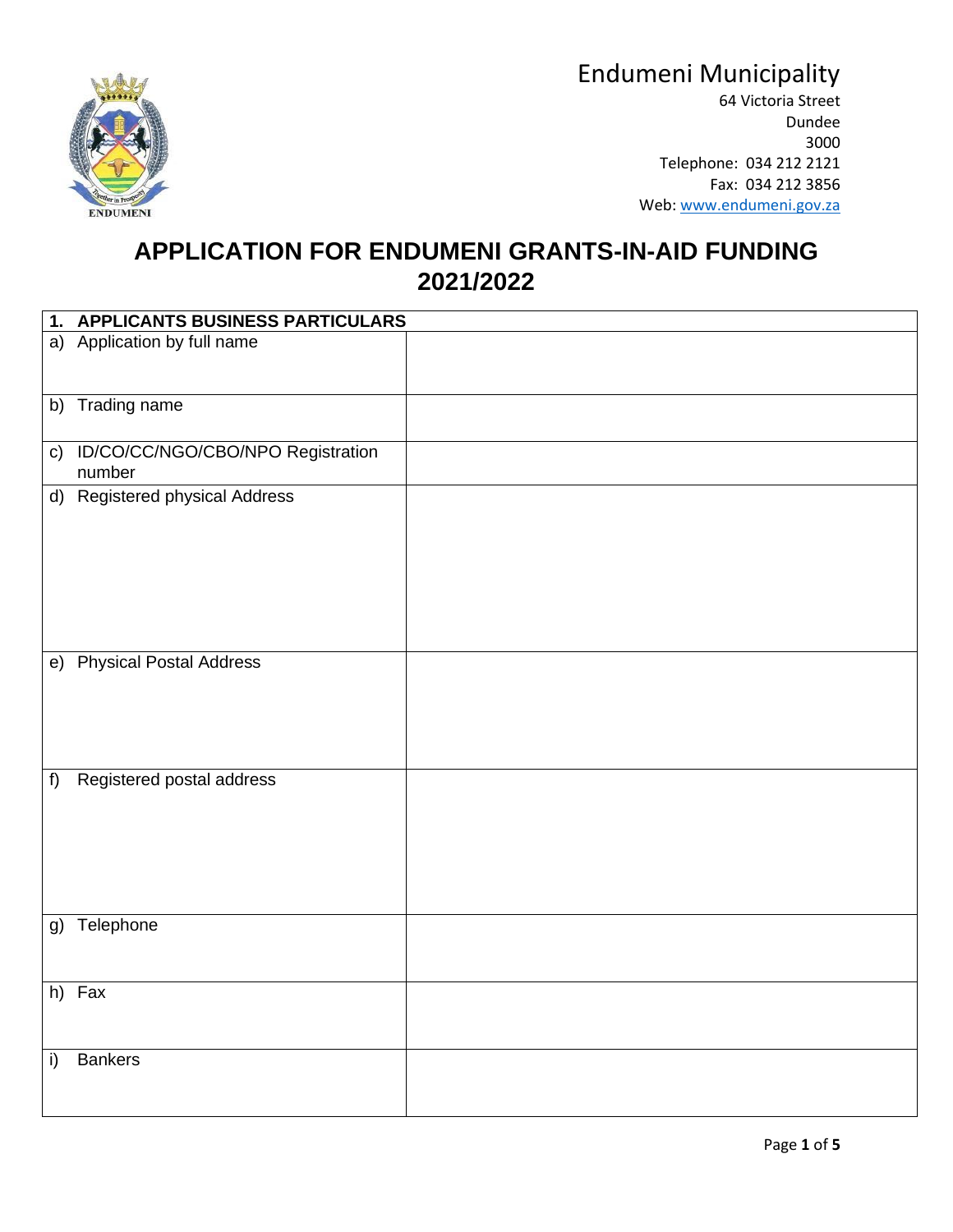

64 Victoria Street Dundee 3000 Telephone: 034 212 2121 Fax: 034 212 3856 Web: [www.endumeni.gov.za](http://www.endumeni.gov.za/)

| j)            | <b>Tax Number</b>                                                  |                    |                                                                                                                                                        |  |  |
|---------------|--------------------------------------------------------------------|--------------------|--------------------------------------------------------------------------------------------------------------------------------------------------------|--|--|
|               |                                                                    |                    |                                                                                                                                                        |  |  |
|               | 2. BUSINESS INFORMATION<br>(Tick the type of business information) |                    | Individual /Sole Proprietor<br>Partnership<br><b>Close Corporation</b><br>Cooperative<br><b>Private Company</b><br>Trust/NGO/NPO/CBO<br>Other(specify) |  |  |
| 3.            | <b>PROJECT DETAILS</b>                                             |                    |                                                                                                                                                        |  |  |
| a)            | <b>Project Name</b>                                                |                    |                                                                                                                                                        |  |  |
|               |                                                                    |                    |                                                                                                                                                        |  |  |
| b)            | <b>Project Description</b>                                         |                    |                                                                                                                                                        |  |  |
| $\mathsf{c})$ | Location (Specify Area and Ward))                                  |                    |                                                                                                                                                        |  |  |
|               |                                                                    |                    |                                                                                                                                                        |  |  |
|               | d) Stage of Business                                               | Startup/New        |                                                                                                                                                        |  |  |
|               |                                                                    | Existing           |                                                                                                                                                        |  |  |
|               |                                                                    | Years in Existence |                                                                                                                                                        |  |  |
|               | e) Type of Sector                                                  |                    |                                                                                                                                                        |  |  |
|               |                                                                    |                    |                                                                                                                                                        |  |  |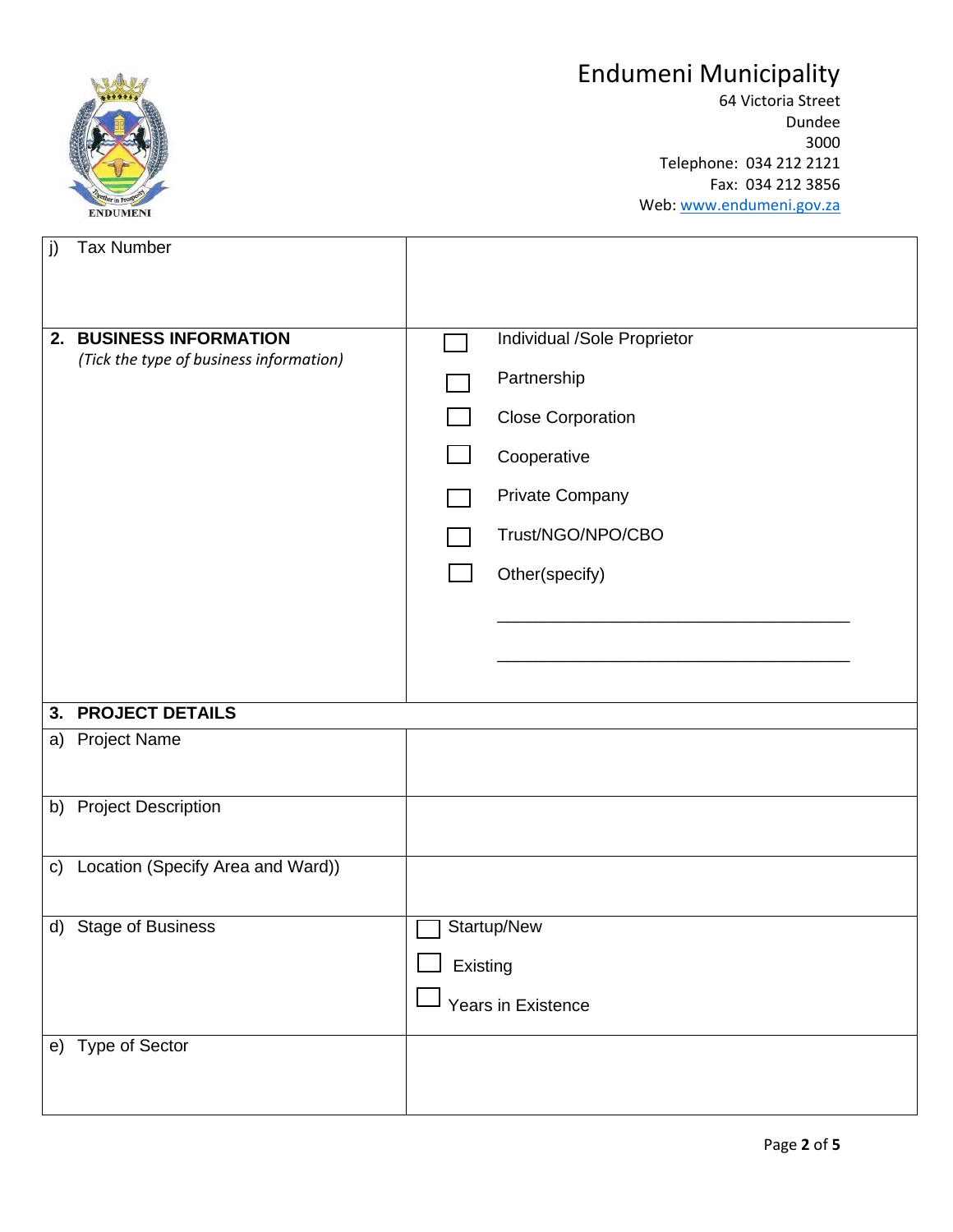

64 Victoria Street Dundee 3000 Telephone: 034 212 2121 Fax: 034 212 3856 Web: [www.endumeni.gov.za](http://www.endumeni.gov.za/)

| $f$ )                                    | <b>Project Requests</b>           |                    |                          |                        |                             |
|------------------------------------------|-----------------------------------|--------------------|--------------------------|------------------------|-----------------------------|
|                                          |                                   |                    |                          |                        |                             |
|                                          |                                   |                    |                          |                        |                             |
|                                          |                                   |                    |                          |                        |                             |
|                                          |                                   |                    |                          |                        |                             |
|                                          |                                   |                    |                          |                        |                             |
| g)                                       | Other Assistance required         |                    | <b>Business Plan</b>     |                        |                             |
|                                          |                                   |                    | Mentorship               |                        |                             |
|                                          |                                   |                    | <b>Technical Support</b> |                        |                             |
|                                          |                                   |                    |                          |                        |                             |
|                                          |                                   |                    | Other (specify)          |                        |                             |
|                                          |                                   |                    |                          |                        |                             |
|                                          |                                   |                    |                          |                        |                             |
|                                          |                                   |                    |                          |                        |                             |
| h)                                       | <b>Target Group/beneficiaries</b> |                    |                          |                        |                             |
|                                          |                                   |                    |                          |                        |                             |
| i)                                       | <b>Target Market</b>              |                    |                          |                        |                             |
| j)<br>Brief Problem statement/challenges |                                   |                    |                          |                        |                             |
| $\mathsf{k}$                             | <b>Project Objectives</b>         |                    |                          |                        |                             |
| $\vert$                                  | <b>Project Activities</b>         |                    |                          |                        |                             |
| m) Expected Outcomes (e.g.) No. of jobs  |                                   |                    |                          |                        |                             |
|                                          | created)                          |                    |                          |                        |                             |
| 4. DIRECTORS/MEMBERS                     |                                   |                    |                          |                        |                             |
|                                          | <b>NAME AND SURNAME</b>           | <b>MALE/FEMALE</b> | <b>I.D NUMBER</b>        | <b>CONTACT DETAILS</b> | % OF<br><b>OWNERSHIP BY</b> |
|                                          |                                   |                    |                          |                        | <b>THE</b>                  |
|                                          |                                   |                    |                          |                        | <b>DIRECTORS</b>            |
|                                          |                                   |                    |                          |                        |                             |
|                                          |                                   |                    |                          |                        |                             |
|                                          |                                   |                    |                          |                        |                             |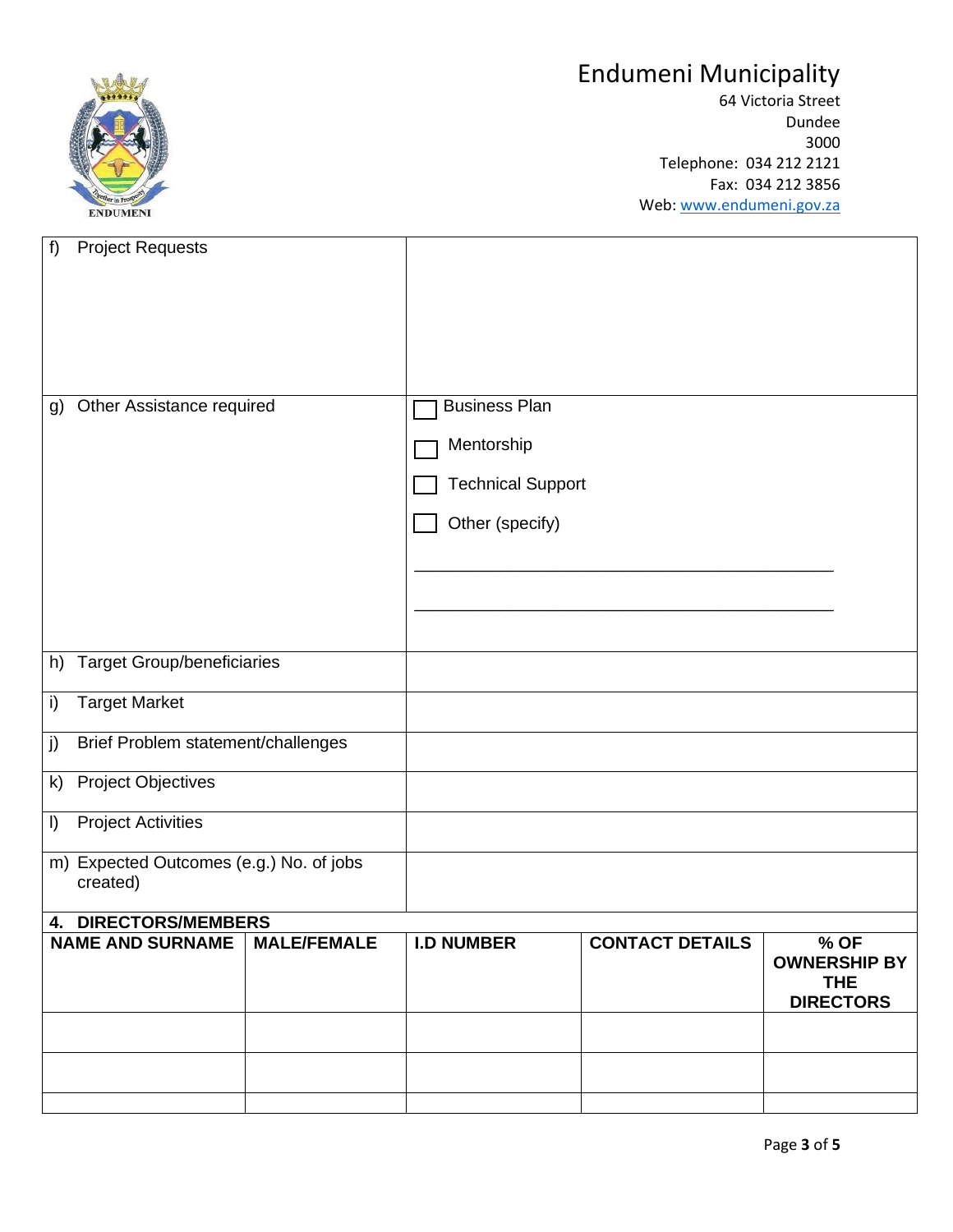

64 Victoria Street Dundee 3000 Telephone: 034 212 2121 Fax: 034 212 3856 Web: [www.endumeni.gov.za](http://www.endumeni.gov.za/)

| 5.                 | <b>HUMAN RESOURCE MANAGEMENT</b>                      |  |  |  |  |  |  |  |
|--------------------|-------------------------------------------------------|--|--|--|--|--|--|--|
|                    | a) Skills already acquired                            |  |  |  |  |  |  |  |
|                    | b) Skills Required                                    |  |  |  |  |  |  |  |
| $\mathsf{c}$       | What type of training is required?                    |  |  |  |  |  |  |  |
| $\circ$            | Coaching/Mentorship                                   |  |  |  |  |  |  |  |
| $\circ$<br>$\circ$ | Technical<br>Soft Skills                              |  |  |  |  |  |  |  |
|                    |                                                       |  |  |  |  |  |  |  |
|                    | <b>MONITORING PROJECT IMPLEMENTATION</b><br>6.        |  |  |  |  |  |  |  |
| a)                 | How will the project implementation be monitored e.g. |  |  |  |  |  |  |  |
| $\circ$            | Monthly meetings                                      |  |  |  |  |  |  |  |
| $\circ$            | Progress reports                                      |  |  |  |  |  |  |  |
|                    |                                                       |  |  |  |  |  |  |  |
|                    |                                                       |  |  |  |  |  |  |  |
|                    |                                                       |  |  |  |  |  |  |  |
|                    |                                                       |  |  |  |  |  |  |  |

*NB: Closing date for submitting your applications: 30 September 2021.*

For more details and/or enquiries, please contact Mr. Msawenkosi Malinga on **034 393 1121** or [malingam@endumeni.gov.za](mailto:malingam@endumeni.gov.za) from 08h00am to 16h00pm on Monday to Friday.